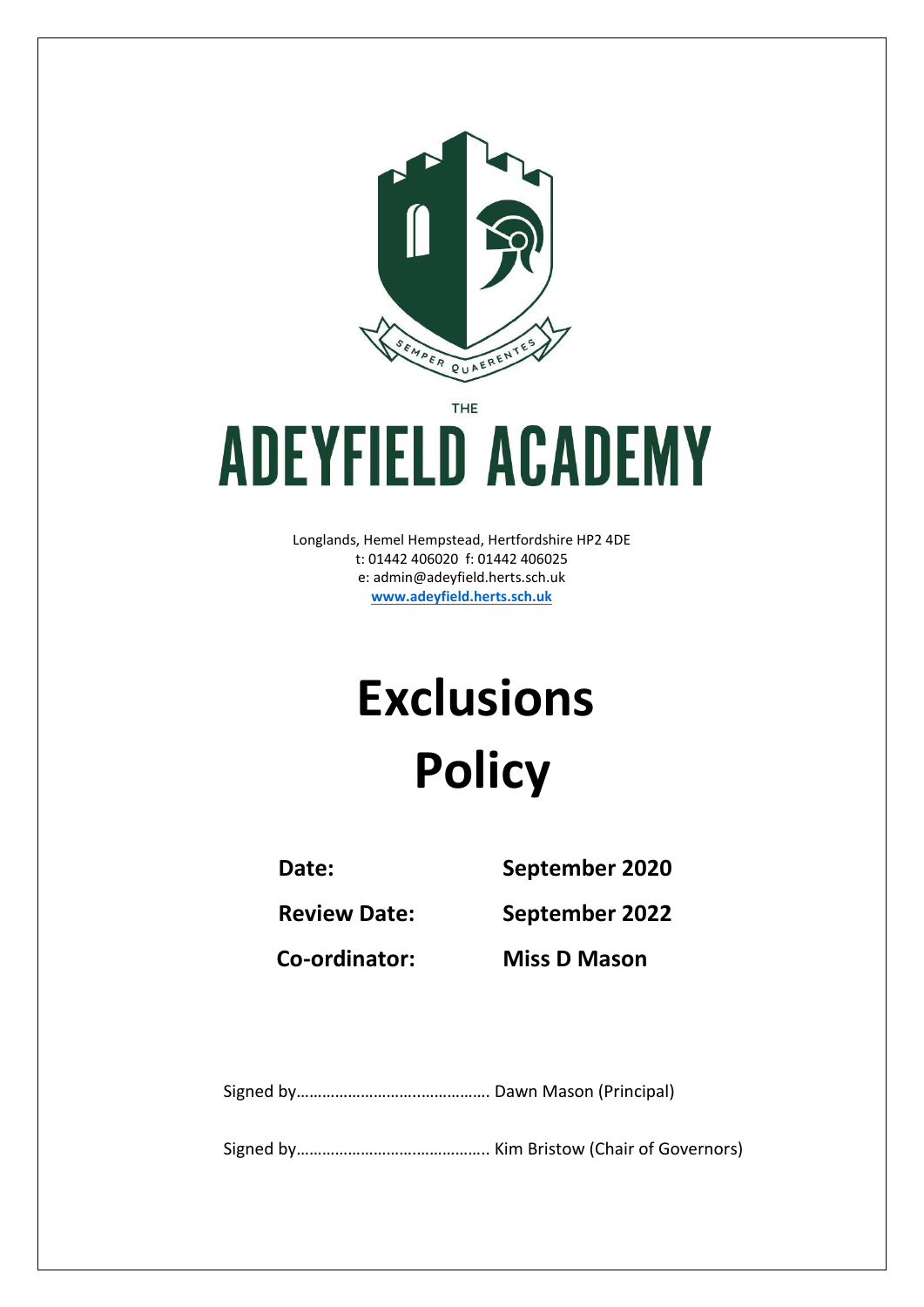# **Contents**

| 2. |  |
|----|--|
| 3. |  |
| 4. |  |
| 5. |  |
|    |  |
|    |  |
|    |  |
| 6. |  |
| 7. |  |
| 8. |  |
|    |  |
|    |  |
|    |  |
|    |  |
|    |  |
|    |  |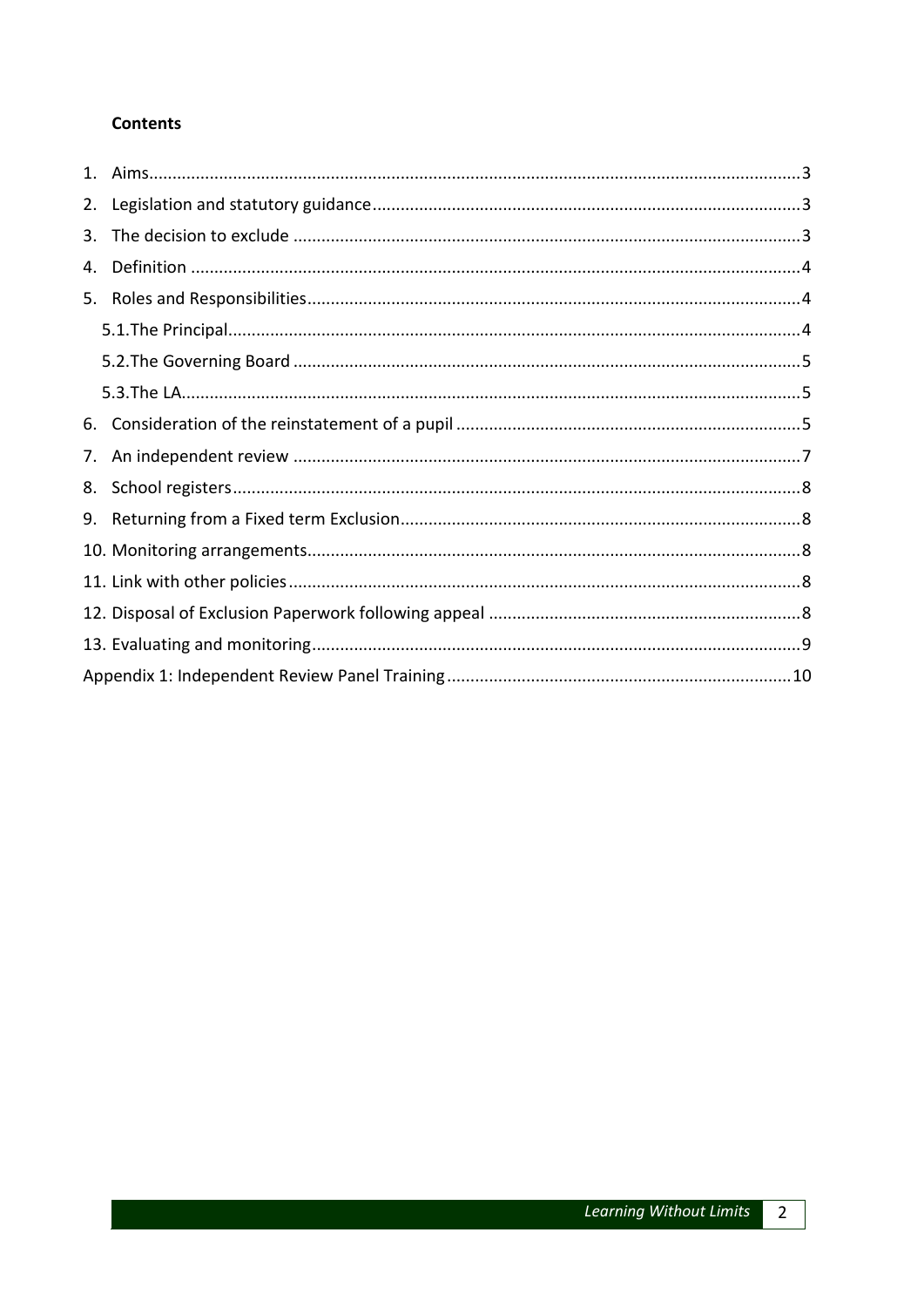# <span id="page-2-0"></span>**1. Aims**

Our school aims to ensure that:

- The exclusions process is applied fairly and consistently
- The exclusions process is understood by governors, staff, parents and pupils
- **Pupils in school are safe and happy**
- **Pupils do not become NEET** (not in education, employment or training)

#### <span id="page-2-1"></span>**2. Legislation and statutory guidance**

This policy is based on statutory guidance from the Department for Education: Exclusion from maintained schools, academies and pupil referral units (PRUs) in England. It is based on the following legislation, which outline schools' powers to exclude pupils:

- *Section 52 of the Education Act 2002, as amended by the Education Act 2011*
- *The School Discipline (Pupil Exclusions and Reviews) (England) Regulations 2012*
- *Sections 64-68 of the School Standards and Framework Act 1998*

In addition, the policy is based on:

- *Part 7, chapter 2 of the Education and Inspections Act 2006*, which looks at parental responsibility for excluded pupils
- *Section 579 of the Education Act 1996*, which defines 'school day'
- *The Education (Provision of Full-Time Education for Excluded Pupils) (England) Regulations 2007, as amended by The Education (Provision of Full-Time Education for Excluded Pupils) (England) (Amendment) Regulations 2014*

This policy complies with our funding agreement and articles of association.

#### <span id="page-2-2"></span>**3. The decision to exclude**

Only the Principal or Assistant Principal can exclude a pupil from school. A permanent exclusion will be taken as a last resort. Our school is aware that off-rolling is unlawful. Ofsted describes off rolling as:

"The practice of removing a pupil from the school roll without a formal, permanent exclusion or by encouraging a parent to remove their child from the school roll, when the removal is primarily in the interests of the school rather than in the best interests of the pupil."

We are committed to following all statutory exclusions procedures to ensure that every child receives an education in a safe and caring environment. A decision to exclude a pupil will be taken only:

- In response to serious or persistent breaches of the school's behaviour policy, and
- If allowing the pupil to remain in school would seriously harm the education or welfare of others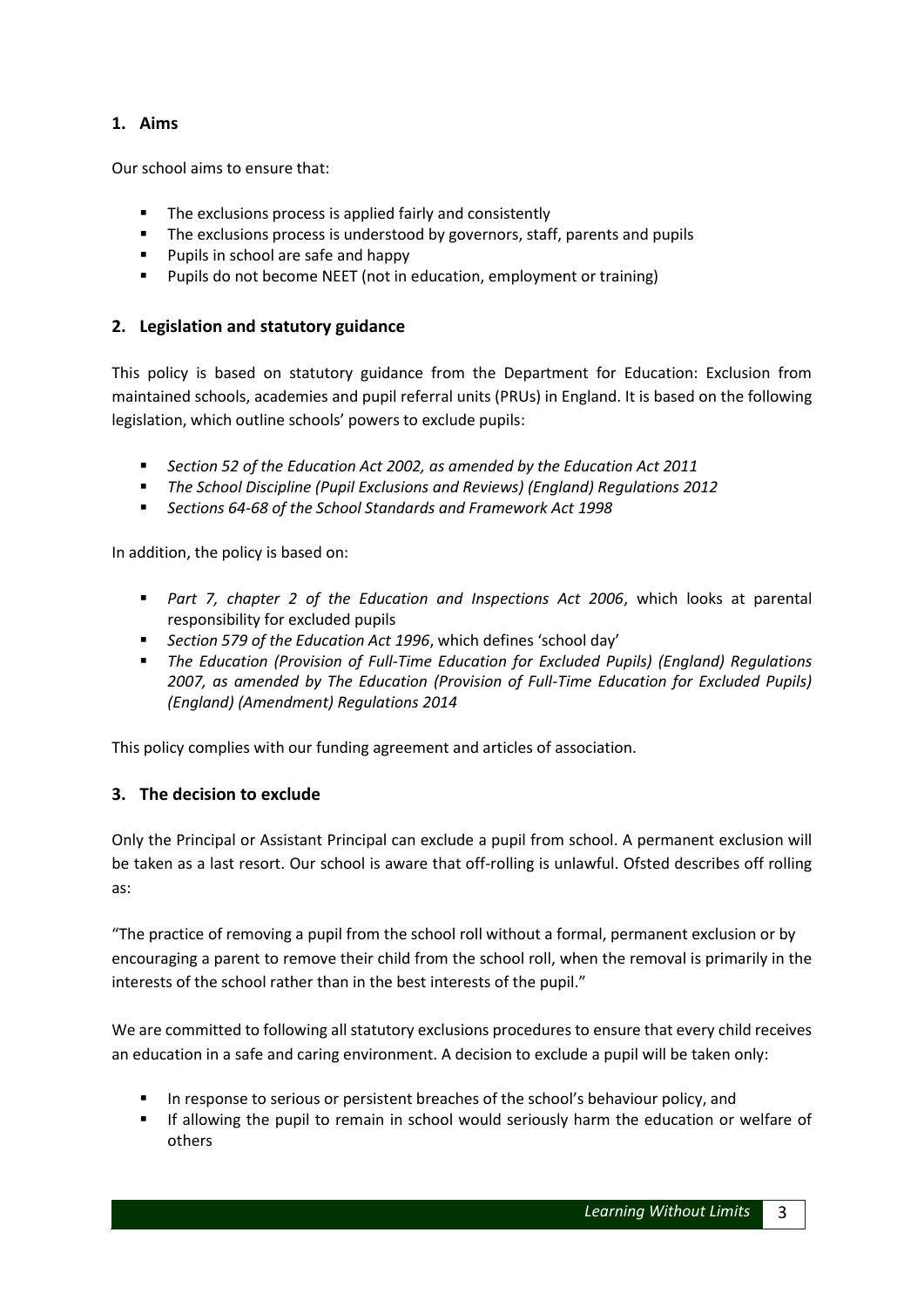Before deciding whether to exclude a pupil, either permanently or for a fixed period, the Principal will:

- Consider all the relevant facts and evidence, including whether the incident(s) leading to the exclusion were provoked
- **Allow the pupil to give their version of events**
- Consider if the pupil has special educational needs (SEN)

#### <span id="page-3-0"></span>**4. Definition**

For the purposes of exclusions, school day is defined as any day on which there is a school session. Therefore, INSET or staff training days do not count as a school day.

#### <span id="page-3-1"></span>**5. Roles and Responsibilities**

#### <span id="page-3-2"></span>**5.1. The Principal**

#### **Informing the parents**

The Principal will immediately provide the following information, in writing, to the parents of an excluded pupil:

- $\blacksquare$  The reason(s) for the exclusion
- The length of a fixed-term exclusion or, for a permanent exclusion, the fact that it is permanent
- **Information about parents' right to make representations about the exclusion to the** governing board and how the pupil may be involved in this
- Where there is a legal requirement for the governing board to meet to consider the reinstatement of a pupil, and that parents have a right to attend a meeting, be represented at a meeting (at their own expense) and to bring a friend

The principal will also notify parents by the end of the afternoon session on the day their child is excluded that for the first 5 school days of an exclusion, or until the start date of any alternative provision where this is earlier, parents are legally required to ensure that their child is not present in a public place during school hours without a good reason. Parents may be given a fixed penalty notice or prosecuted if they fail to do this.

If alternative provision is being arranged, the following information will be included when notifying parents of an exclusion:

- The start date for any provision of full-time education that has been arranged
- **The start and finish times of any such provision, including the times for morning and afternoon** sessions, where relevant
- The address at which the provision will take place
- Any information required by the pupil to identify the person they should report to on the first day

Where this information on alternative provision is not reasonably ascertainable by the end of the afternoon session, it may be provided in a subsequent notice, but it will be provided no later than 48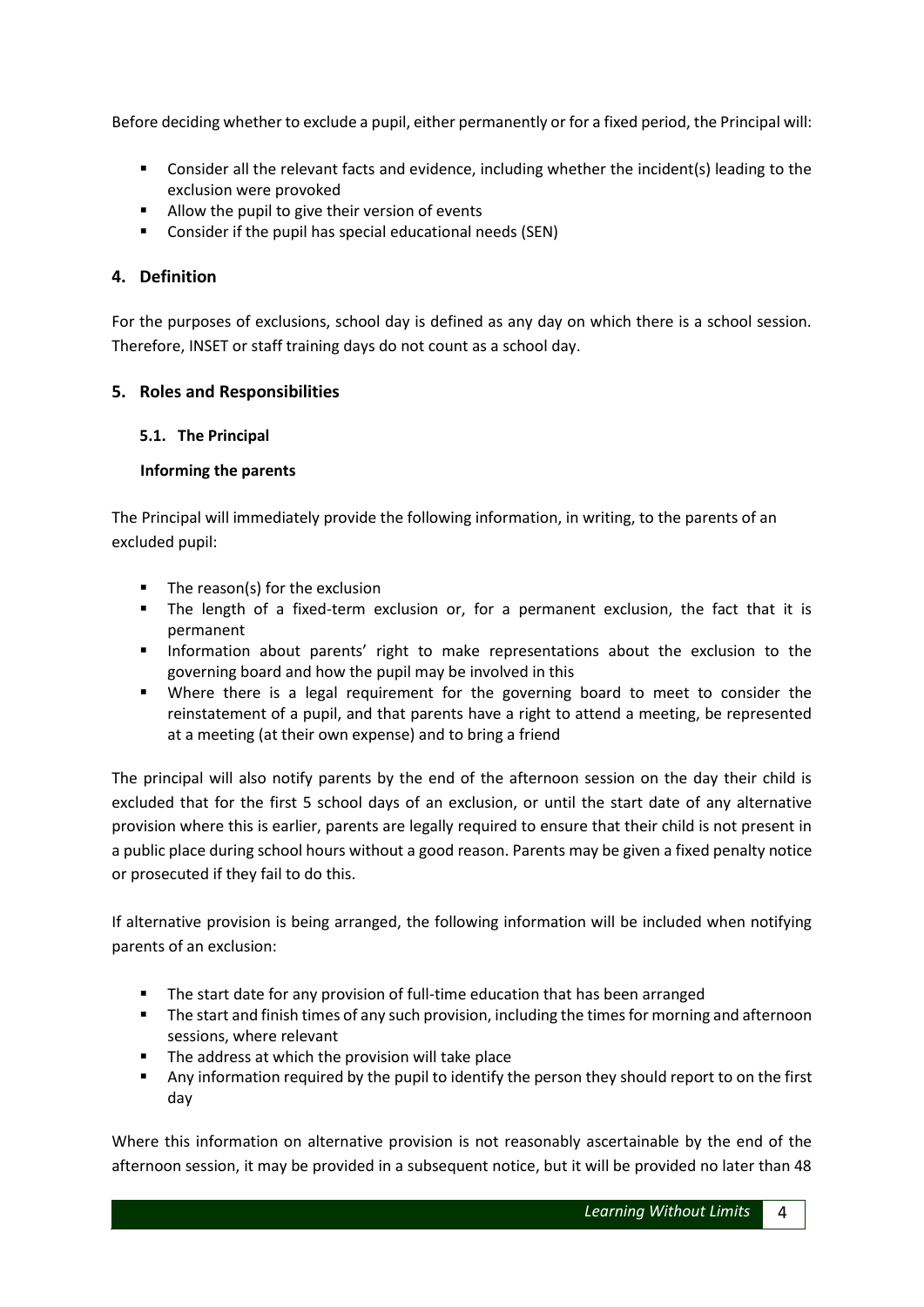hours before the provision is due to start. The only exception to this is where alternative provision is to be provided before the sixth day of an exclusion, in which case the information can be provided with less than 48 hours' notice with parents' consent.

#### **Informing the governing board and local authority**

The principal will immediately notify the governing board and the local authority (LA) of:

- A permanent exclusion, including when a fixed-period exclusion is made permanent
- Exclusions which would result in the pupil being excluded for more than 5 school days (or more than 10 lunchtimes) in a term
- Exclusions which would result in the pupil missing a public examination

For a permanent exclusion, if the pupil lives outside the LA in which the school is located, the Principal will also immediately inform the pupil's 'home authority' of the exclusion and the reason(s) for it without delay. For all other exclusions, the Principal will notify the governing board and LA once a term.

#### <span id="page-4-0"></span>**5.2. The Governing Board**

Responsibilities regarding exclusions is delegated to the governing body. The Governing Body has a duty to consider the reinstatement of an excluded pupil (see section 6).

Provision does not have to be arranged for pupils in the final year of compulsory education who do not have any further public examinations to sit.

#### <span id="page-4-1"></span>**5.3. The LA**

For permanent exclusions, the LA is responsible for arranging suitable full-time education to begin no later than the sixth day of the exclusion.

# <span id="page-4-2"></span>**6. Consideration of the reinstatement of a pupil**

The Governing Body will consider the reinstatement of an excluded pupil within 15 school days of receiving the notice of the exclusion if:

- **The exclusion is permanent**
- It is a fixed-term exclusion which would bring the pupil's total number of school days of exclusion to more than 15 in a term
- It would result in a pupil missing a public examination

If requested to do so by parents, The Governing will consider the reinstatement of an excluded pupil within 50 school days of receiving notice of the exclusion if the pupil would be excluded from school for more than 5 school days, but less than 15, in a single term.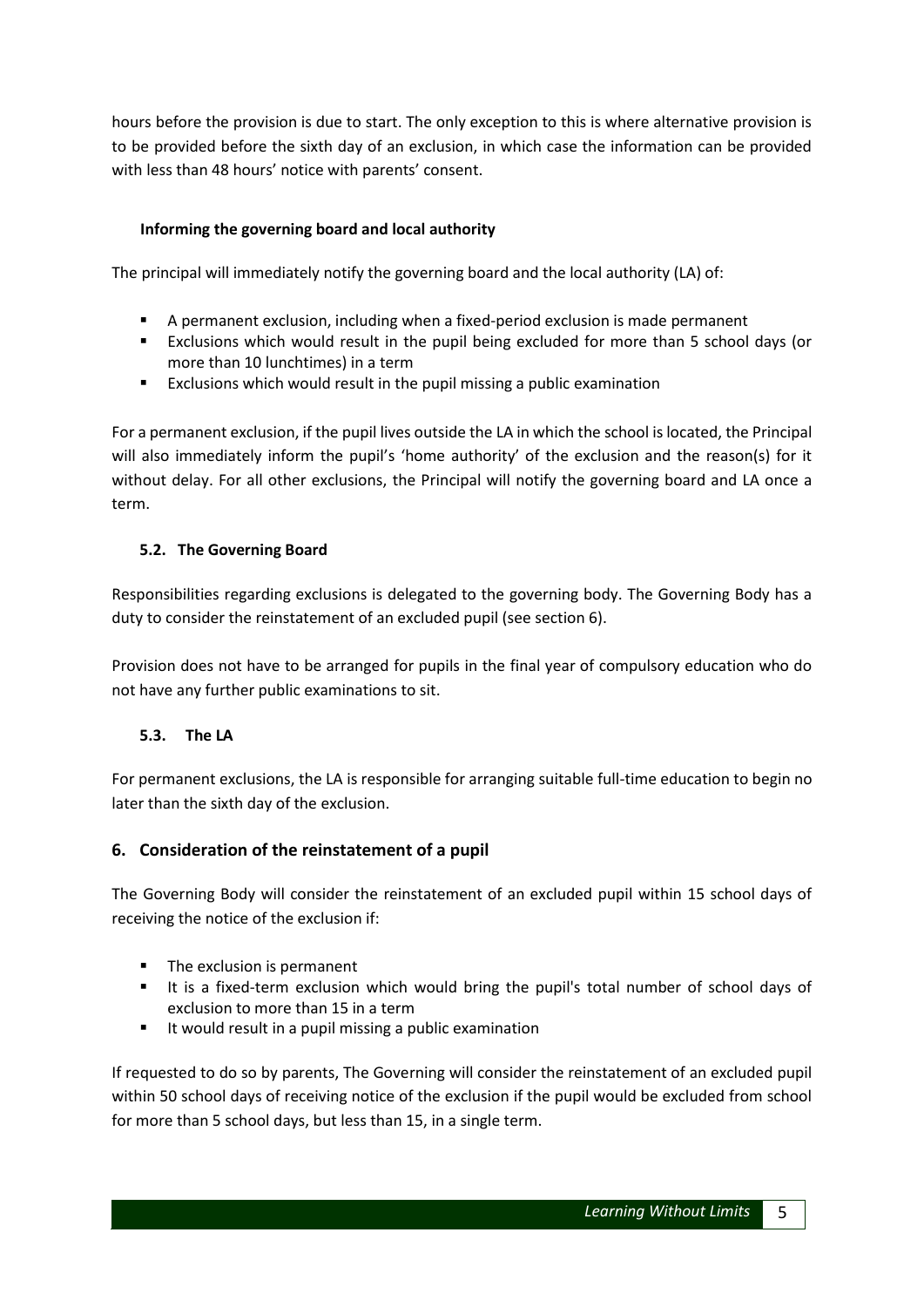Where an exclusion would result in a pupil missing a public examination, The Governing Body will consider the reinstatement of the pupil before the date of the examination. If this is not practicable, The Governing Body will consider the exclusion and decide whether or not to reinstate the pupil.

The Governing Body can either:

- Decide to reinstate the pupil, or
- Direct the reinstatement of the pupil immediately, or on a particular date

In reaching a decision the Governing Body will consider whether the exclusion was lawful, reasonable and procedurally fair and whether the Principal followed their legal duties. They will decide whether or not a fact is true 'on the balance of probabilities', which differs from the criminal standard of 'beyond reasonable doubt', as well as any evidence that was presented in relation to the decision to exclude.

Minutes will be taken of the meeting, and a record of evidence considered kept. The outcome will also be recorded on the pupil's educational record.

The Governing Body will notify, in writing, the Principal, parents and the LA of its decision, along with reasons for its decision, without delay.

Where an exclusion is permanent, The Governing Body's decision will also include the following:

- The fact that it is permanent
- <span id="page-5-0"></span>**Notice of parents' right to ask for the decision to be reviewed by an independent review panel,** and:
	- The date by which an application for an independent review must be made
	- The name and address to whom an application for a review should be submitted
	- **That any application should set out the grounds on which it is being made and that, where** appropriate, reference to how the pupil's SEN are considered to be relevant to the exclusion
	- That, regardless of whether the excluded pupil has recognised SEN, parents have a right to require the Academy Trust to appoint an SEN expert to attend the review
	- **Details of the role of the SEN expert and that there would be no cost to parents for this** appointment
	- That parents must make clear if they wish for an SEN expert to be appointed in any application for a review
	- That parents may, at their own expense, appoint someone to make written and/or oral representations to the panel, and parents may also bring a friend to the review
	- **•** That if parents believe that the exclusion has occurred as a result of discrimination, they may make a claim under the Equality Act 2010 to the first-tier tribunal (special educational needs and disability), in the case of disability discrimination, or the county court, in the case of other forms of discrimination. A claim of discrimination made under these routes should be lodged within 6 months of the date on which the discrimination is alleged to have taken place.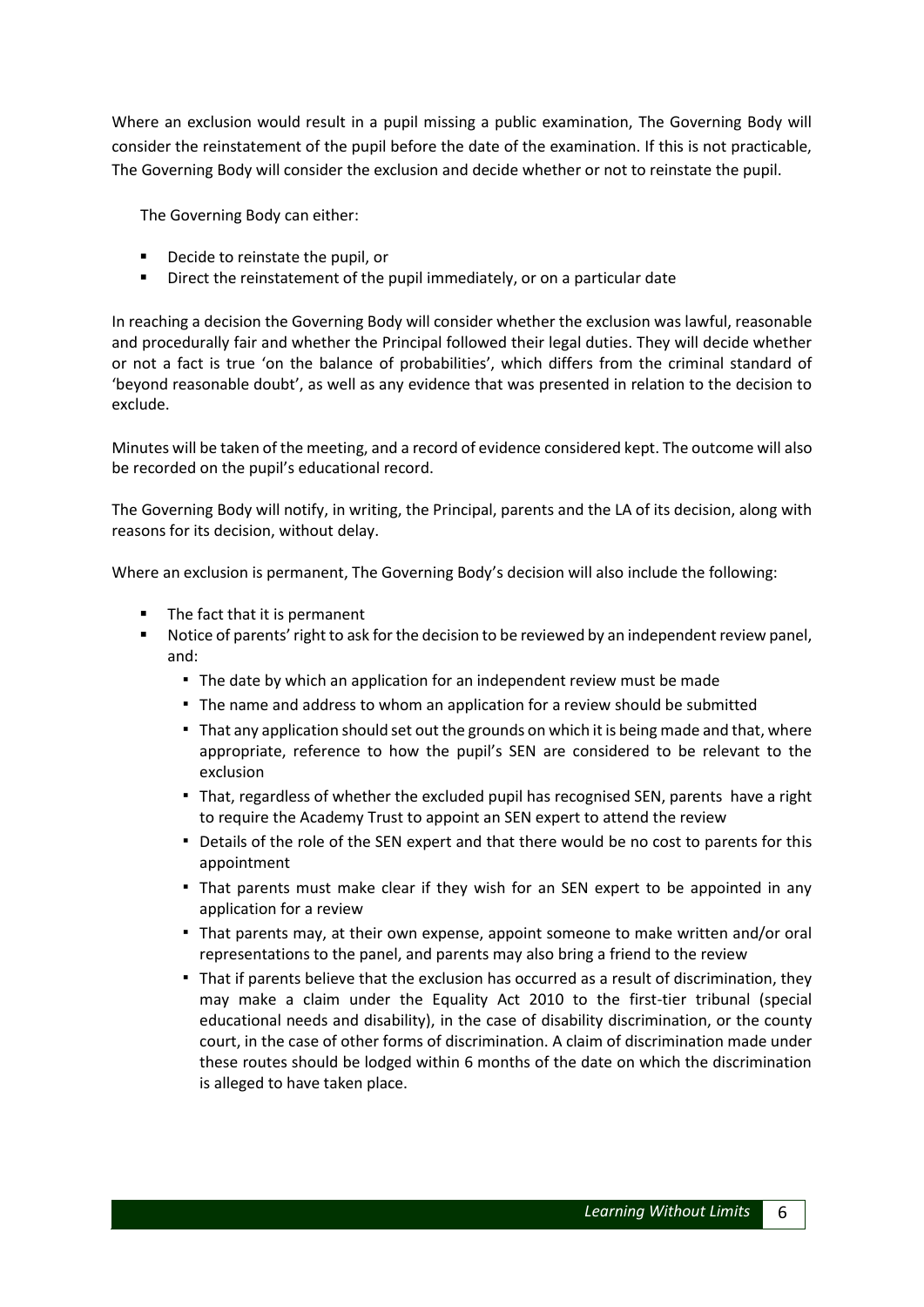# **7. An independent review**

If parents apply for an independent review, The Academy Trust will arrange for an independent panel to review the decision of The Governing Body not to reinstate a permanently excluded pupil.

Applications for an independent review must be made within 15 school days of notice being given to the parents by The Governing Body of its decision to not reinstate a pupil.

A panel of 3 or 5 members will be constituted with representatives from each of the categories below. Where a 5-member panel is constituted, 2 members will come from the school governor's category and 2 members will come from the Principal category.

 A lay member to chair the panel who has not worked in any school in a paid capacity, disregarding any experience as a school governor or volunteer

School governors who have served as a governor for at least 12 consecutive months in the last 5 years, provided they have not been teachers or principals during this time

**Principals or individuals who have been a Principal within the last 5 years** 

A person may not serve as a member of a review panel if they:

- **EXTER Are a director of the Academy Trust or governing board of the excluding school**
- Are the Principal of the excluding school, or have held this position in the last 5 years
- **F** Are an employee of the Academy Trust, or the governing board, of the excluding school (unless they are employed as a Principal at another school)
- Have, or at any time have had, any connection with the Academy Trust school, governing board, parents or pupil, or the incident leading to the exclusion, which might reasonably be taken to raise doubts about their impartially
- Have not had the required training within the last 2 years (see appendix 1 for what training must cover)

A clerk will be appointed to the panel.

The independent panel will decide one of the following:

- Uphold the governing board's decision
- Recommend that the governing board reconsiders reinstatement
- Quash the governing board's decision and direct that they reconsider reinstatement (only when the decision is judged to be flawed)

<span id="page-6-0"></span>The panel's decision can be decided by a majority vote. In the case of a tied decision, the chair has the casting vote.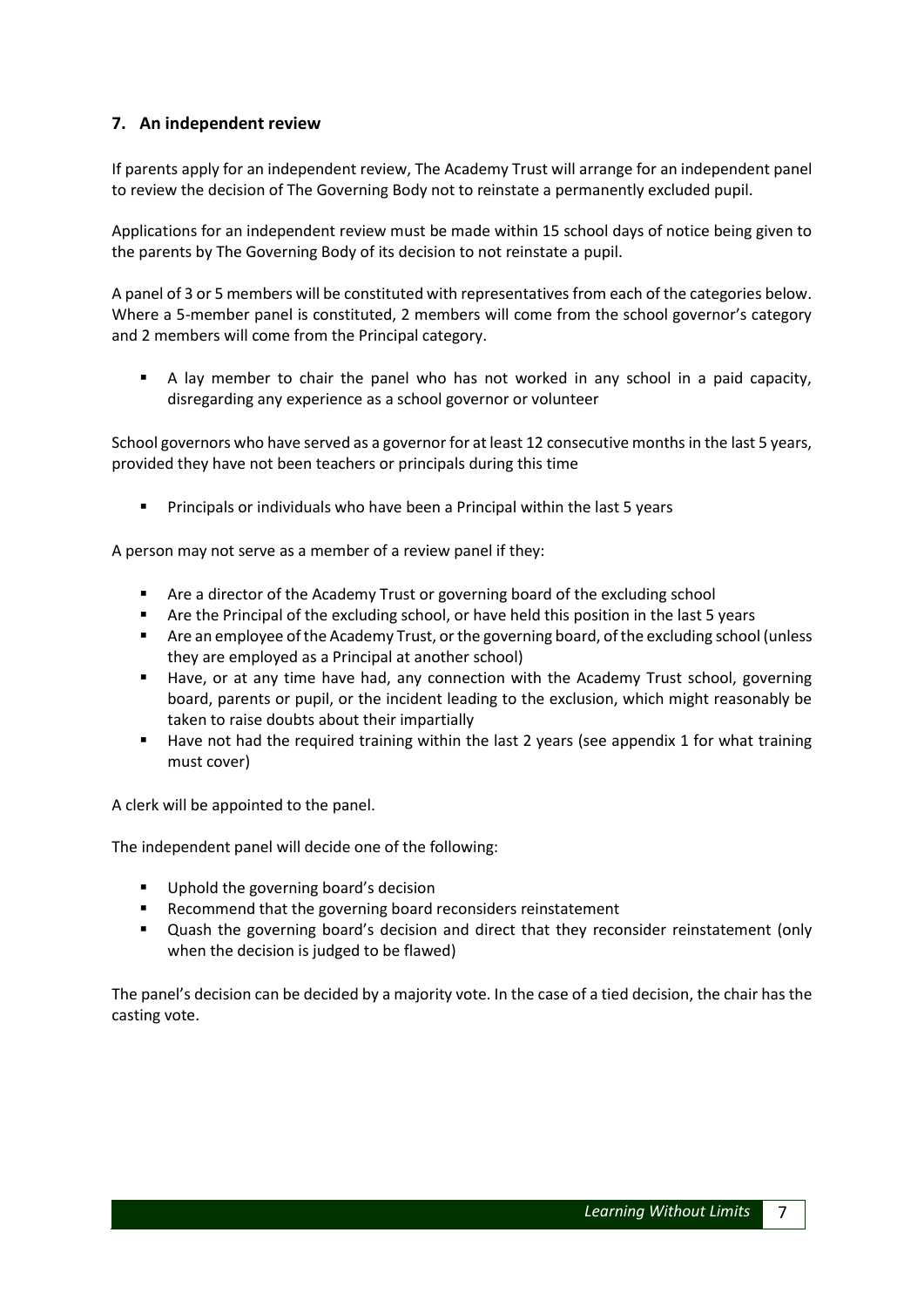### **8. School registers**

A pupil's name will be removed from the school admissions register if:

- 15 school days have passed since the parents were notified of the exclusion panel's decision to not reinstate the pupil and no application has been made for an independent review panel, or
- **The parents have stated in writing that they will not be applying for an independent review** panel

Where an application for an independent review has been made, the governing board will wait until that review has concluded before removing a pupil's name from the register.

Where alternative provision has been made for an excluded pupil and they attend it, code B (education off-site) or code D (dual registration) will be used on the attendance register.

Where excluded pupils are not attending alternative provision, code E (absent) will be used.

#### <span id="page-7-0"></span>**9. Returning from a Fixed term Exclusion**

Following a fixed-term exclusion, a re-integration meeting will be held involving the pupil, parents, a member of senior staff and other staff, where appropriate.

The following measures may be implemented when a pupil returns from a fixed-term exclusion:

The points below are suggestions only and should be adapted to your school's specific circumstances.

- Agreeing a behaviour contract (a pastoral support plan)
- **Putting a pupil 'on report'**
- **Internal isolation**
- Referral to internal and/ or external support agencies

#### <span id="page-7-1"></span>**10. Monitoring arrangements**

Mr Crawford, Vice Principal, monitors the number of exclusions every term and reports back to the Principal/Governors. They also liaise with the local authority to ensure suitable full-time education for excluded pupils.

#### <span id="page-7-2"></span>**11. Link with other policies**

This exclusions policy is linked to our

- **Behaviour for Learning Policy**
- **Anti-Bullying Policy**
- **SEN Policy**

#### <span id="page-7-3"></span>**12. Disposal of Exclusion Paperwork following appeal**

All exclusion paperwork will be given to the Clerk to the Governors/ Hearing Clerk. This information will either be shredded or disposed of securely.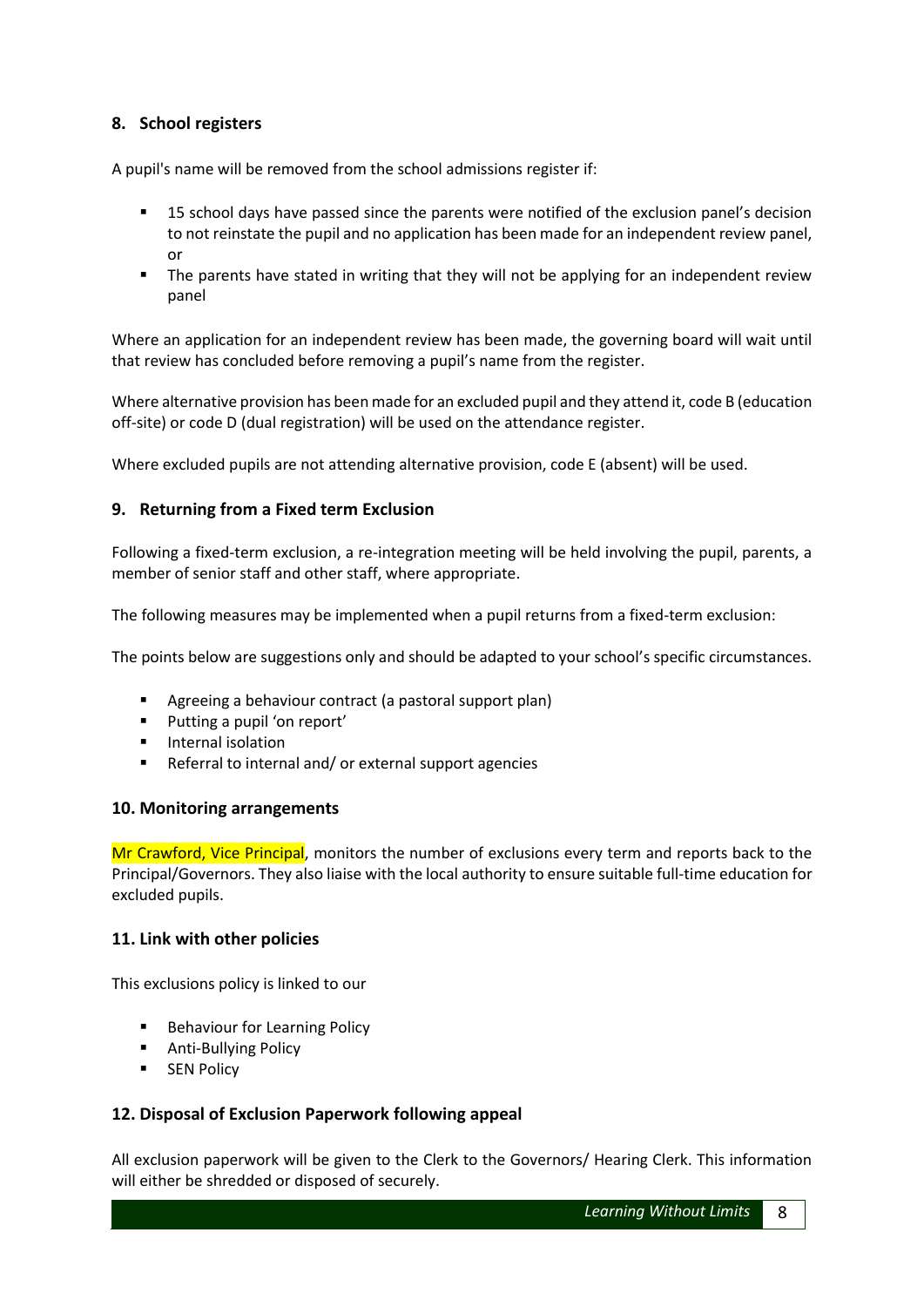# <span id="page-8-0"></span>**13. Evaluating and monitoring**

This policy will be reviewed by the policy coordinator every two years. At every review, the policy will be shared with the Governing Board.